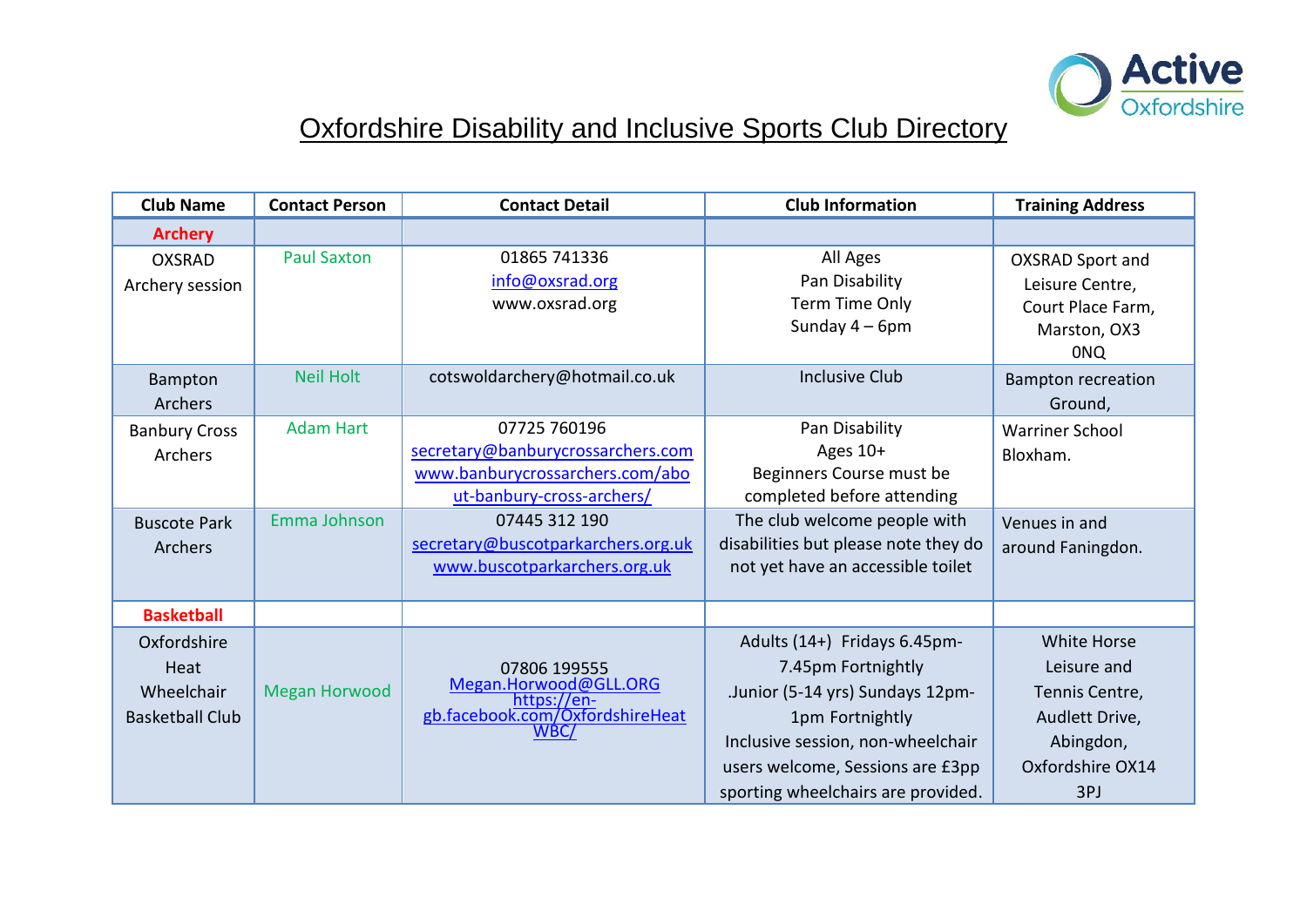| <b>Boccia</b>                                      |                                   |                                               |                                                                          |                                                                                                                                   |
|----------------------------------------------------|-----------------------------------|-----------------------------------------------|--------------------------------------------------------------------------|-----------------------------------------------------------------------------------------------------------------------------------|
| <b>OXSRAD</b><br><b>Boccia Club</b>                | <b>Tom Moore</b>                  | 01865741336<br>info@oxsrad.org                | Pan disability<br>Tues 3.30-4.15pm                                       | <b>OXSRAD Sport and</b><br>Leisure Centre,<br>Court Place Farm,<br>Marston, OX3<br><b>ONQ</b>                                     |
| West<br><b>Boccia Group</b>                        | <b>Jenny Bennett</b>              | 01993 861564<br>jenny.bennett@westoxon.gov.uk | Inclusive<br>Friday12.30-1.30pm                                          | Windrush<br>Leisure Centre,<br>Witney OX28 4YA                                                                                    |
| Wootton and<br>Dry Sandford<br><b>Boccia Group</b> | <b>Richard</b><br>Thompson        | richthomson31@yahoo.co.uk                     | $18+$<br>Pan Disability<br>Wednesday 1.30-2.30pm                         | Wootton and Dry<br><b>Sandford Village</b><br>Hall, Lamborough<br>Hill,<br>Wootton,<br>Abingdon<br>Oxfordshire<br><b>OX13 6DA</b> |
| <b>Boxing</b>                                      |                                   |                                               |                                                                          |                                                                                                                                   |
| <b>Windrush Valley</b><br><b>ABC</b>               | <b>Ann Setch</b>                  | windrush-valley-abc@hotmail.co.uk             | <b>Inclusive Club</b>                                                    | The Old School<br>Community<br>Centre<br><b>Church View</b><br>Bampton<br>Oxfordshire<br><b>OX18 2NE</b>                          |
| <b>Cricket</b>                                     |                                   |                                               |                                                                          |                                                                                                                                   |
| <b>Bicester Bears</b>                              | <b>Luke Wright</b><br>(Disability | luke.wright@ecb.co.uk                         | Cricket Training for anyone up to<br>25yrs Inclusive of all Disabilities | <b>Bicester and</b><br>North Oxfordshire                                                                                          |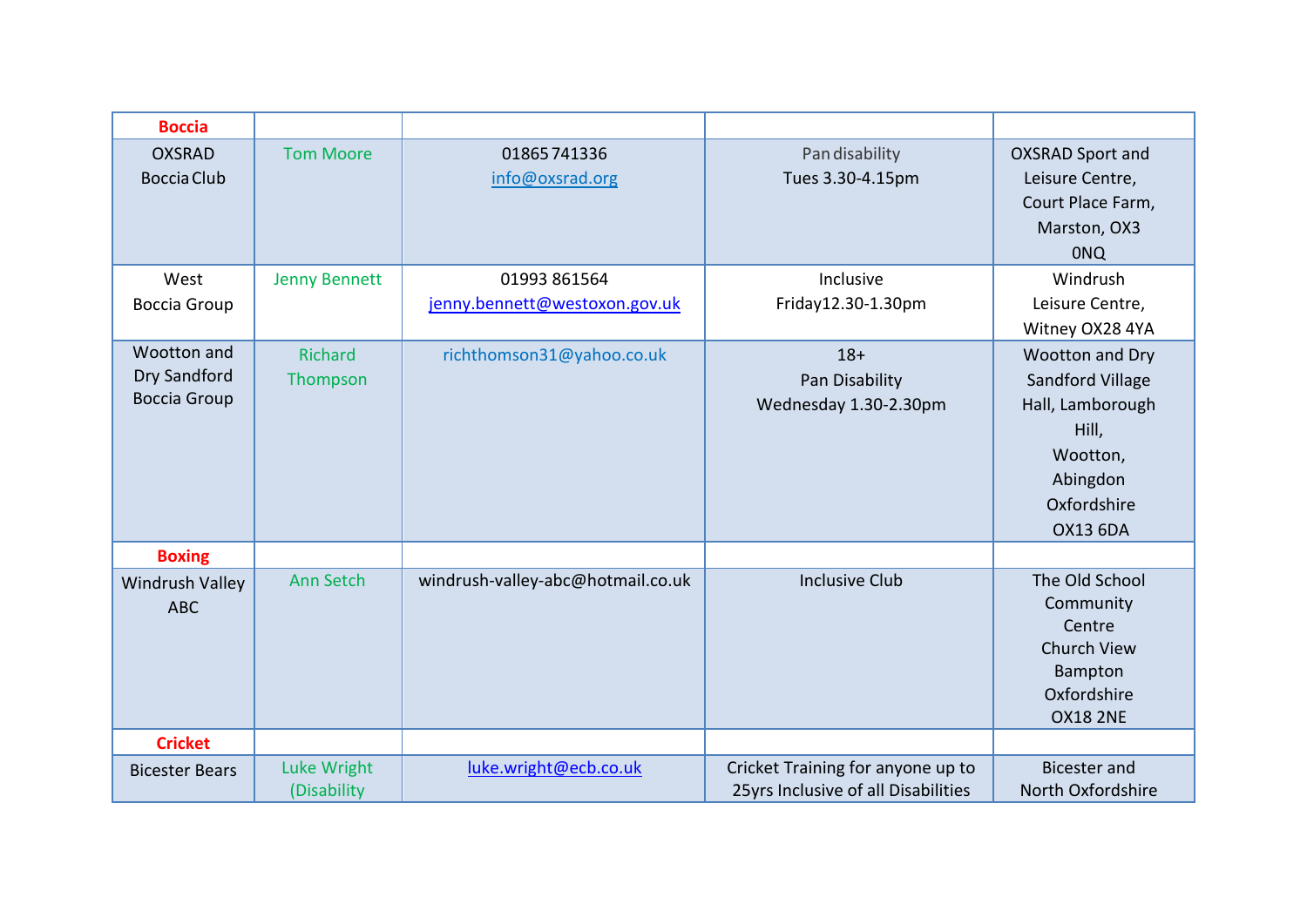|                      | Executive)          |                           | Fridays 3.30-5pm                                          | Cricket Club,<br>Chesterton OX26 |
|----------------------|---------------------|---------------------------|-----------------------------------------------------------|----------------------------------|
|                      |                     |                           |                                                           | 1TH                              |
| <b>Didcot Power</b>  | Ian Smith           | the.diddy.power@gmail.com | Adaptability Cricket Club for                             | <b>Boundary Park</b>             |
|                      |                     | 07845 984738              | anyone with learning or physical                          | Pavilion                         |
|                      |                     |                           | disabilities. All ages are welcome.                       | Greenwood Way,                   |
|                      |                     |                           | Come along, learn & enjoy                                 | Didcot OX11 6EF                  |
|                      |                     |                           | activities in a relaxed & welcoming                       |                                  |
|                      |                     |                           | environment. No experience or                             |                                  |
|                      |                     |                           | equipment necessary. Saturday                             |                                  |
|                      |                     |                           | Morning 9am-10am. Please contact                          |                                  |
|                      |                     |                           | before attending.                                         |                                  |
| Oxford Oxon's        | Luke Wright         | luke.wright@ecb.co.uk     | Cricket Training for anyone up to                         | Horspath Cricket                 |
|                      | (Disability)        |                           | 25yrs Inclusive of all Disabilities                       | Club, Oxford.                    |
|                      | Executive)          |                           | Thursdays 4-5pm.                                          | <b>OX33 1RT</b>                  |
| Minster Lovell       | <b>Mark Hubbert</b> | 07778 331564              | Inclusive Cricket Training for All                        | Wash Meadow                      |
| Lions                |                     |                           | Disabilities. For 9-20 Year Olds                          | Ground, Old                      |
|                      |                     |                           | Fridays 6-7.15pm                                          | Minster Lovell                   |
| <b>Cycling</b>       |                     |                           |                                                           |                                  |
| <b>Adult Wheels</b>  | <b>Lucy Tappin</b>  | 01865 252661              | Aimed at Adults with a Physical or                        | Horspath                         |
| for All              |                     | ltappin@oxford.gov.uk     | Learning Disability                                       | Athletics Track,                 |
|                      |                     |                           | 1 <sup>st</sup> and 3 <sup>rd</sup> Fridays of each month | Oxford OX4 2RR                   |
|                      |                     |                           | 10am-2pm                                                  |                                  |
| <b>Junior Wheels</b> | <b>Lucy Tappin</b>  | 01865 252661              | Aimed at young people with a                              | <b>Witney Artificial</b>         |
| for All              |                     | ltappin@oxford.gov.uk     | Physical or Learning Disability                           | Turf Pitch, Gordon               |
|                      |                     |                           | 1 <sup>st</sup> Sunday of each month                      | Way, Station                     |
|                      |                     |                           | 12.30-2.30pm                                              | Lane, Witney,                    |
|                      |                     |                           |                                                           | <b>OX28 4EL</b>                  |
| <b>Dance</b>         |                     |                           |                                                           |                                  |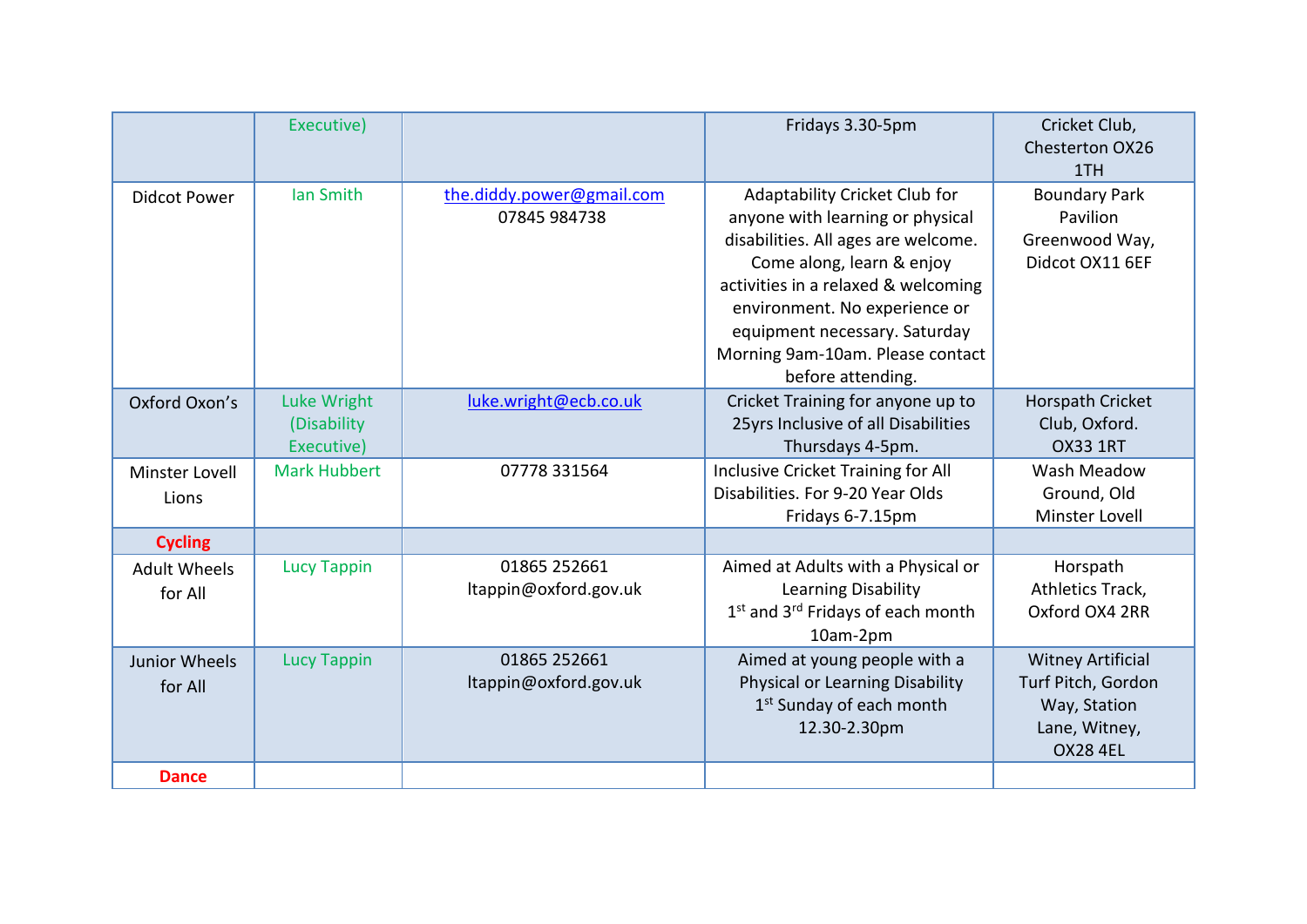| Anjali Dance<br>Company                      | <b>Nicole</b><br>Thompson | 01295 251909<br>sian@anjali.co.uk<br>www.anjali.co.uk                    | People with Learning<br><b>Disabilities</b>                                                                                                                                 | The Mill Art<br>Centre, Banbury,<br><b>OX16 5QU</b>                                                                                                       |
|----------------------------------------------|---------------------------|--------------------------------------------------------------------------|-----------------------------------------------------------------------------------------------------------------------------------------------------------------------------|-----------------------------------------------------------------------------------------------------------------------------------------------------------|
| YOUR Move -<br>Up and Down                   | Miss Mamé<br>Yansane      | 07586 035446<br>m.yansane@hotmail.fr                                     | For people with learning difficulties<br>(with or without physical<br>disabilities)<br>from 7 to 99 yrs old<br>Thurs 6.30-7.30pm                                            | Ark T Centre,<br>Crowley Rd.<br>Oxford OX4 3LN                                                                                                            |
| The Parasol<br><b>Project Dance</b><br>Group |                           | 01865 742816<br>info@parasolproject.org                                  | For disabled and Non disabled<br>young people 13-19yrs                                                                                                                      | <b>Blackbird Leys</b><br>Youth Centre,<br>Blackbird Leys Rd,<br>Oxford OX4 6HW                                                                            |
| West<br>Oxfordshire<br>Wheelchair<br>Dance   | <b>Lizzie Large</b>       | 07780 298534<br>info@westoxwheelchairdance.co.uk                         | Offers fully inclusive dance classes<br>for everyone. In association with<br>Wheelchair Dancesport Association,<br>WOWD run weekly classes for<br>people with a disability. | Windrush Leisure<br>Centre, Winey -<br>Wednesday 1-<br>2pm<br>Beaconsfield<br>Village Hall, in<br>Shipton-under-<br>Wychwood<br>Monday 1.30 to<br>2.30pm. |
| <b>Fencing</b>                               |                           |                                                                          |                                                                                                                                                                             |                                                                                                                                                           |
| Abingdon<br>Fencing<br>Club                  | <b>Richard</b><br>Wharton | 07821758480<br>info@abingdonfencing.org.uk<br>www.abingdonfencing.org.uk | Inclusive                                                                                                                                                                   | White Horse<br>Leisure & Tennis<br>Centre OX14 3PJ                                                                                                        |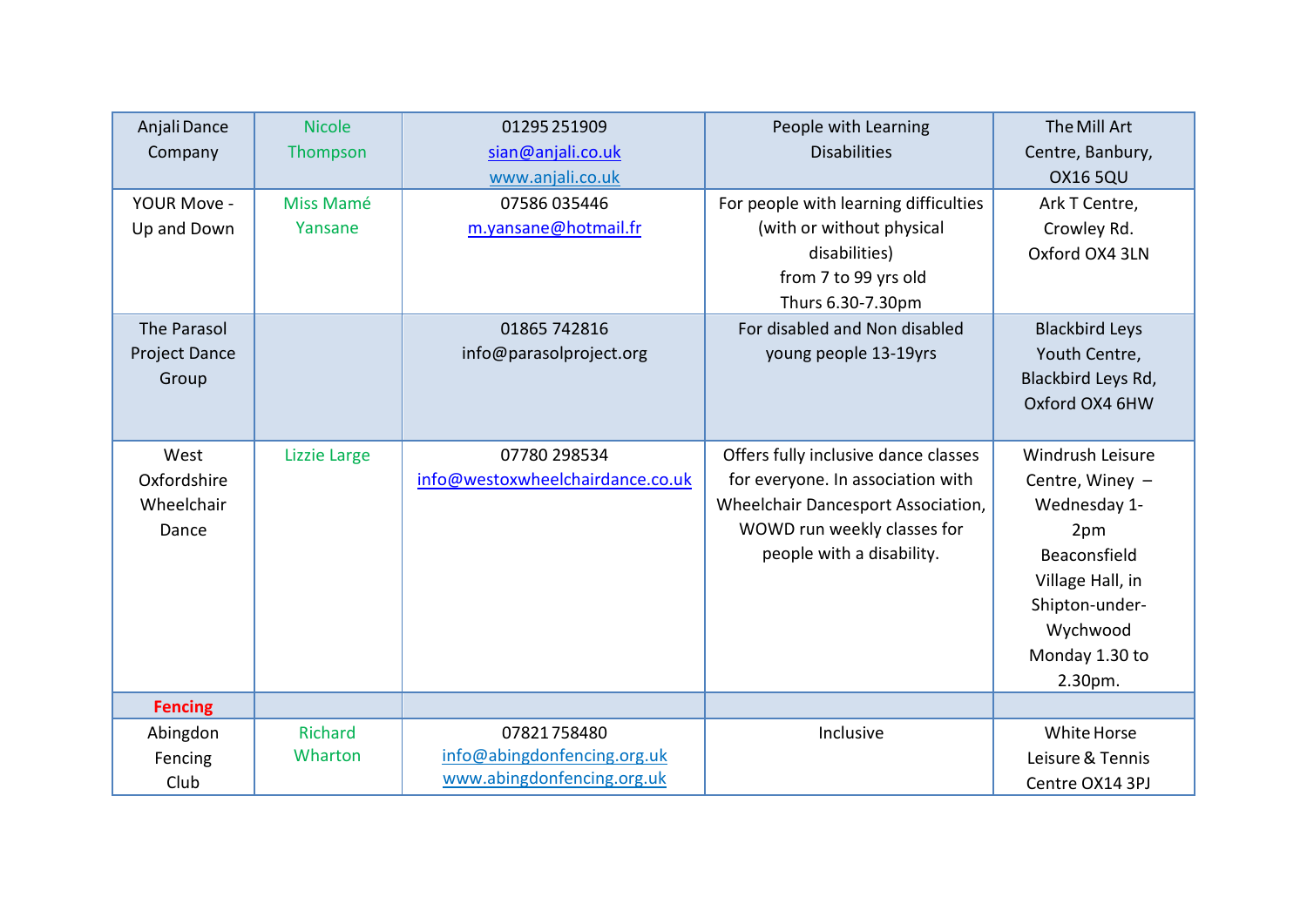| <b>Fitness and</b><br><b>Exercise Classes</b> |                      |                                                                                                             |                                                                                                                                             |                                                    |
|-----------------------------------------------|----------------------|-------------------------------------------------------------------------------------------------------------|---------------------------------------------------------------------------------------------------------------------------------------------|----------------------------------------------------|
| <b>Fitness for Real</b>                       | <b>Jenny Bennett</b> | 01993 861564<br>jenny.bennett@westoxon.gov.uk                                                               | A fun packed session with a focus<br>on movement to music.<br>Monday 2.15-3.00pm                                                            | Windrush<br>Leisure Centre,<br>Witney OX28 4YA     |
| West<br><b>Seated Exercise</b>                | <b>Jenny Bennett</b> | 01993 861564<br>jenny.bennett@westoxon.gov.uk                                                               | An exercise class that is chair<br>based, to assist those with physical<br>restrictions.<br>Thursday 9.30-10.25am<br>Friday 11.30am-12.25pm | Windrush<br>Leisure Centre,<br>Witney OX28 4YA     |
| <b>Football</b>                               |                      |                                                                                                             |                                                                                                                                             |                                                    |
| Amputee                                       | Janet kidd           | janet.oxfordcityladies@gmail.com                                                                            | <b>Adult Male</b>                                                                                                                           | Oxford City<br>FC, Marston,<br>OX3 ONQ             |
| <b>Banbury United</b><br>LD Football<br>Team  | Sandra Mold          | sandramold@aol.com                                                                                          | Learning Disability Adult Male and<br><b>Female Teams</b>                                                                                   | Banbury<br>United FC, OX16<br>5TA                  |
| Coasters<br>Football<br>Group                 | <b>Colin Godfrey</b> | 01865455882<br>oxford.coasters@obmh.nhs.uk                                                                  | Adults with<br>Mental Health<br><b>Issues</b>                                                                                               | <b>Blackbird Leys</b><br>Leisure Centre,<br>Oxford |
| <b>FC Streets</b><br>Revolution               | Patricia Kellam      | 07824644874<br>patricia.kellam@streetsrevolution.c<br>om<br>www.streetsrevolution.com/act/oxf<br><u>ord</u> | Mental Health Adult, Male 3 Teams                                                                                                           | Various Location in<br>Oxford                      |
| <b>Henley YMCA</b><br>Casuals                 | Lisa Grant           | lisa.henleyymca@btconnect.com                                                                               | Learning Disability Adult Male<br>Team                                                                                                      | Henley YMCA,<br>2 Lawson Rd                        |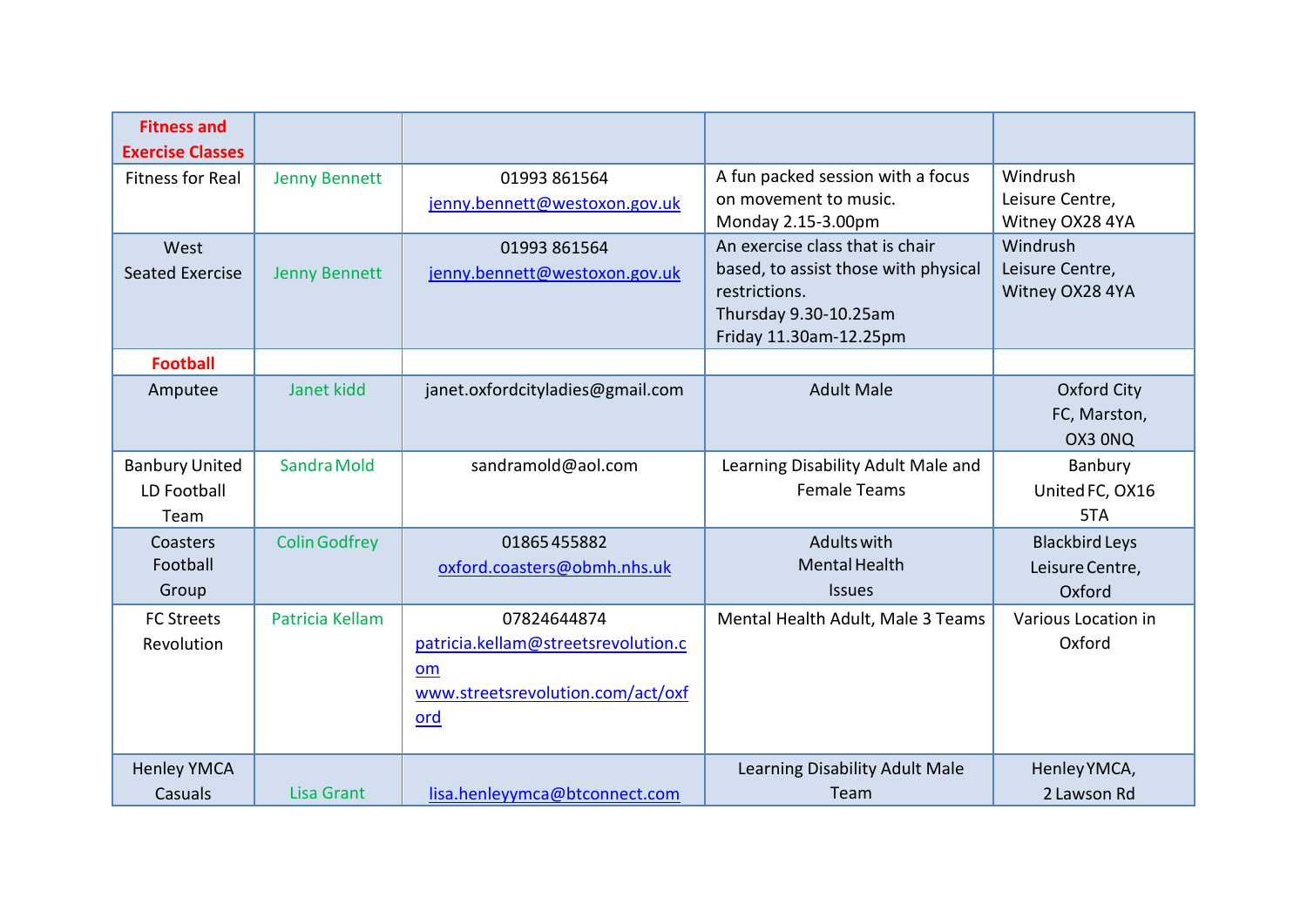| <b>Football Club</b>                |                      |                                  |                                                             | RG91NZ                          |
|-------------------------------------|----------------------|----------------------------------|-------------------------------------------------------------|---------------------------------|
| Oxford City<br><b>Football Club</b> | Laura Hextall        | laura.hextall@oxcityfc.co.uk     | Teams - Learning Disability<br>(Casuals) Adults and Juniors | Oxford City<br>FC, Marston, OX3 |
|                                     |                      |                                  |                                                             | <b>ONQ</b>                      |
| Summertown                          |                      | 07867646503                      | <b>Blind/Visually</b>                                       | Various                         |
| <b>Stars VI Football</b>            | <b>Jo Kalies</b>     | jokalies@hotmail.co.uk           | Impaired/Partially                                          | Locations                       |
| Section                             |                      |                                  | Sighted Juniors                                             | Around                          |
|                                     |                      |                                  |                                                             | Oxford                          |
| <b>Tower Hill FC</b>                | <b>Tracy Mathias</b> | 07817455686                      | Age 11-17                                                   | Carterton 3G                    |
| All Inclusive                       |                      | mathiastracy@gmail.com           | Saturday's 10-11 am                                         | AstroTurf Pitch                 |
| Team                                |                      |                                  |                                                             | <b>OX18 1BU</b>                 |
| Inclusive                           | <b>Jenny Bennett</b> | 01993 861564                     | Inclusive, facilitated by member of                         | Windrush                        |
| Football                            |                      | jenny.bennett@westoxon.gov.uk    | staff.                                                      | Leisure                         |
|                                     |                      |                                  | Tuesday $12 - 1$ pm                                         | Centre, Witney                  |
|                                     |                      |                                  |                                                             | <b>OX28 4YA</b>                 |
| St Edmunds                          | Jonathan Coles &     | 07889 508886                     | A new inclusive team has started in                         | <b>Boxhill Rec</b>              |
| Football Club -                     | <b>Chris Cole</b>    | jonathan.coles@berks-bucksfa.com | Abingdon for individuals with                               | Ground and                      |
| Disability<br>Section               |                      |                                  | disabilities. For 8-16yrs.                                  | Woods, Boxhill                  |
|                                     |                      |                                  |                                                             | Road, Abingdon                  |
|                                     |                      |                                  |                                                             | <b>OX14 2ET</b>                 |
| Golf                                |                      |                                  |                                                             |                                 |
| Hinksey                             | <b>Dean Davies</b>   | 01865327775                      | Inclusive                                                   | Hinksey Heights Golf            |
| Heights Golf                        |                      | admin@golftrickshotshow.com      |                                                             | Club, South Hinksey             |
| Club                                |                      |                                  |                                                             | Oxford, OX15AB                  |
| <b>Henley Golf</b>                  | <b>Alan Leason</b>   | 07774805644                      | Feel Inspired Programme - For                               | Harpsden, Henley-               |
| Club                                |                      | alan.leason@btopenworld.com      | boys and Girls aged between 8 and                           | on-Thames,                      |
|                                     |                      |                                  | 20 years Old with                                           | Oxfordshire, RG9                |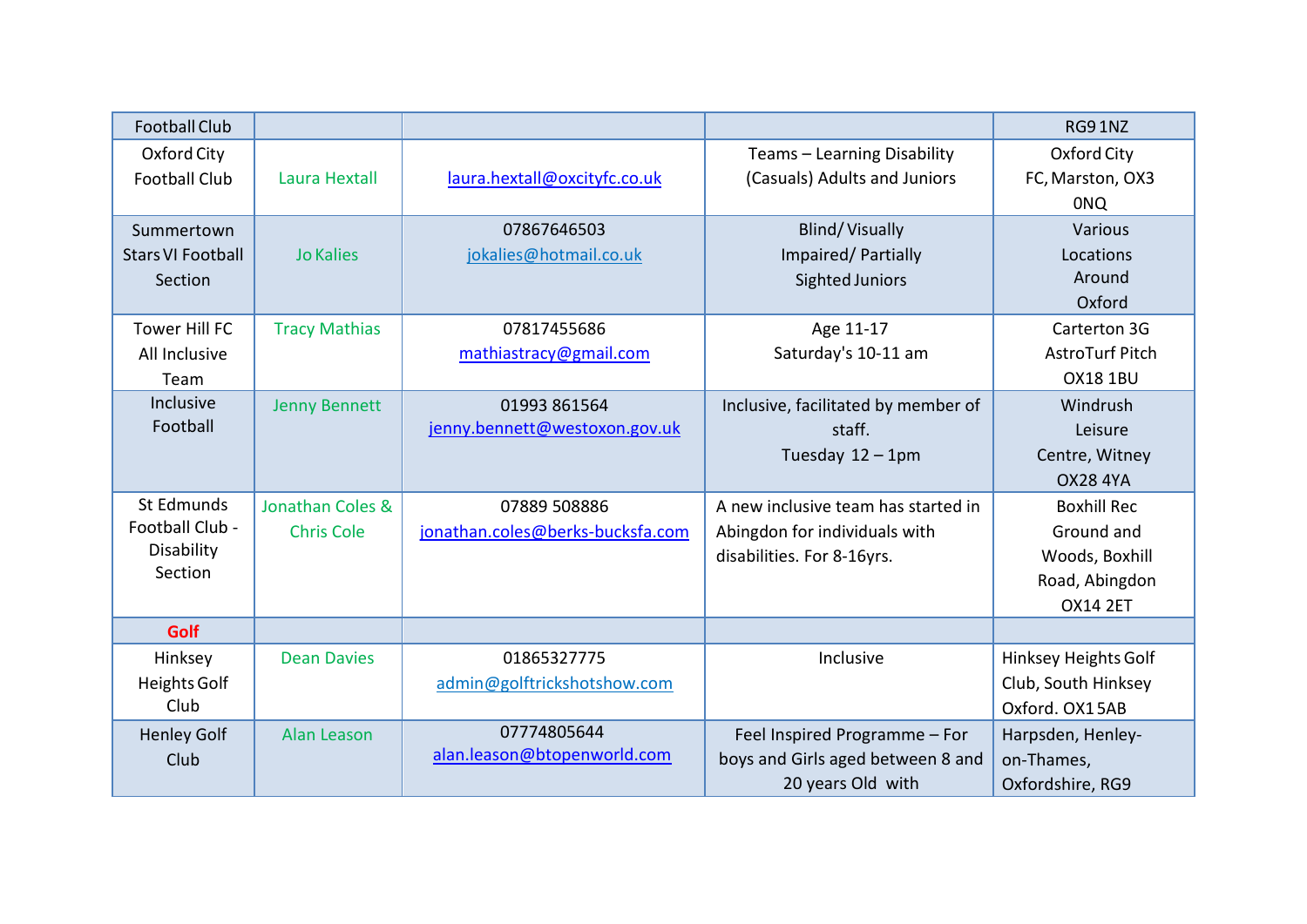|                                       |                        |                             | - Physical, visual or hearing<br>impairments | 4HG                |
|---------------------------------------|------------------------|-----------------------------|----------------------------------------------|--------------------|
|                                       |                        |                             | - Learning disabilities                      |                    |
| Hadden Hill Golf                      | Alan Leason            | 07774805644                 | Feel Inspired Programme - For                | Hadden Hill Golf   |
| Club                                  |                        | alan.leason@btopenworld.com | boys and Girls aged between 8 and            | Club, Wallingford  |
|                                       |                        |                             | 20 years Old with                            | Road, Didcot,      |
|                                       |                        |                             | - Physical, visual or hearing                | Oxfordshire        |
|                                       |                        |                             | impairments                                  | <b>OX11 9BJ</b>    |
|                                       |                        |                             | - Learning disabilities                      |                    |
| <b>Gym/Fitness</b><br><b>Sessions</b> |                        |                             |                                              |                    |
| <b>CLEAR</b> (Clinical                | James                  | 01865484294                 | Adults Mon, Wed                              | Centre for Sport,  |
| Exercise and                          | <b>Bateman</b>         | clear@brookes.ac.uk         | & Fri 9.30 -1.30pm,                          | Oxford Brookes     |
| Rehabilitation                        |                        |                             | Thurs 6.30 - 8pm                             | University, Gipsy  |
| Unit)                                 |                        |                             | Juniors Tue & Thurs                          | Lane,              |
|                                       |                        |                             | $3.30$ pm – 6.30pm.                          | Headington,        |
|                                       |                        |                             | For patients with a                          | Oxford, 0X3 OBP    |
|                                       |                        |                             | range of conditions including                |                    |
| SOLL                                  | <b>Richard Claydon</b> | 01235 861289                | Gym sessions tailored around                 | The Park Club, 17  |
|                                       |                        | rclaydon@soll-leisure.co.uk | adults with a learning or physical           | Park Drive, Milton |
|                                       |                        |                             | disability.                                  | Park, Abingdon     |
|                                       |                        |                             | Tuesday 10:30 am to 12:00                    | <b>OX14 4RS</b>    |
| <b>Horseriding</b>                    |                        |                             |                                              |                    |
| Abingdon RDA                          |                        | rda@greytiles.plus.com      |                                              | Charney            |
|                                       |                        |                             |                                              | RoadSouthmoorAbi   |
|                                       |                        |                             |                                              | ngdonOxfordshireO  |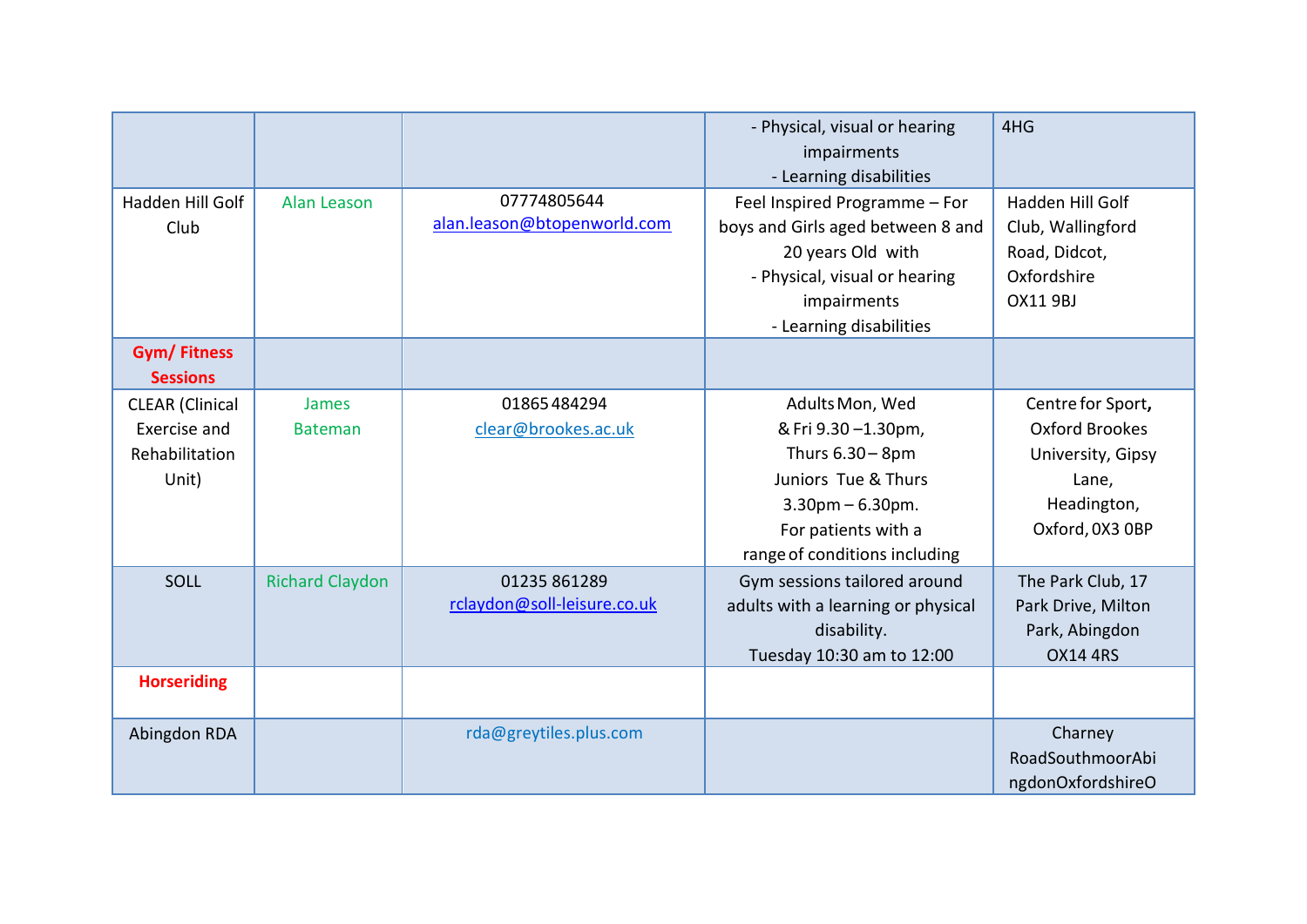|                                                             |                      |                                                  |                                                                                                                                                                                                                                                                                 | <b>X13 5HW</b>                                                          |
|-------------------------------------------------------------|----------------------|--------------------------------------------------|---------------------------------------------------------------------------------------------------------------------------------------------------------------------------------------------------------------------------------------------------------------------------------|-------------------------------------------------------------------------|
| New Yatt RDA                                                |                      | 01993 883832<br>nyrda enquiries@googlegroups.com | Provide therapeutic horse riding to<br>children and adults in West<br>Oxfordshire. (Waiting List is<br>currently closed but will review<br>again in July 2018)                                                                                                                  | North Leigh, Witney<br><b>OX29 6WT</b>                                  |
| Equicate                                                    | <b>Donna Hall</b>    | 07749 971361<br>equicate@outlook.com             | Offer horse riding (currently only to<br>the under 10s due to horses size)<br>and ground work and activities<br>with the horse for those with<br>additional needs. Group sessions<br>designed for special needs and<br>sessions for all. Also offer day<br>services for adults. | Deer Farm Stables,<br>Menmarsh Road,<br>Worminghall,<br>Bucks, HP18 9JT |
| <b>Karate</b>                                               |                      |                                                  |                                                                                                                                                                                                                                                                                 |                                                                         |
| <b>Disability Karate</b>                                    | <b>Ray Sweeney</b>   | 07446503082<br>washinkai@hotmail.com             | Pan Disability                                                                                                                                                                                                                                                                  | <b>Various Locations</b>                                                |
| <b>Multi-Sports</b>                                         |                      |                                                  |                                                                                                                                                                                                                                                                                 |                                                                         |
| <b>West Disability</b><br>Multisports<br>Club<br>$7-13$ yrs | <b>Jenny Bennett</b> | 01993 861564<br>jenny.bennett@westoxon.gov.uk    | Young people with a disability (7-<br>$14$ yrs)                                                                                                                                                                                                                                 | Thursday 3.30-<br>4.30pm. Windrush<br>Leisure Centre.                   |
| <b>West Disability</b><br>Multisports<br>$Club$ 14+         | <b>Jenny Bennett</b> | 01993 861564<br>jenny.bennett@westoxon.gov.uk    | Multi Sports activities for young<br>people aged 14+ with a disability<br>Thursday 3.30-4.30pm                                                                                                                                                                                  | Windrush<br>Leisure Centre                                              |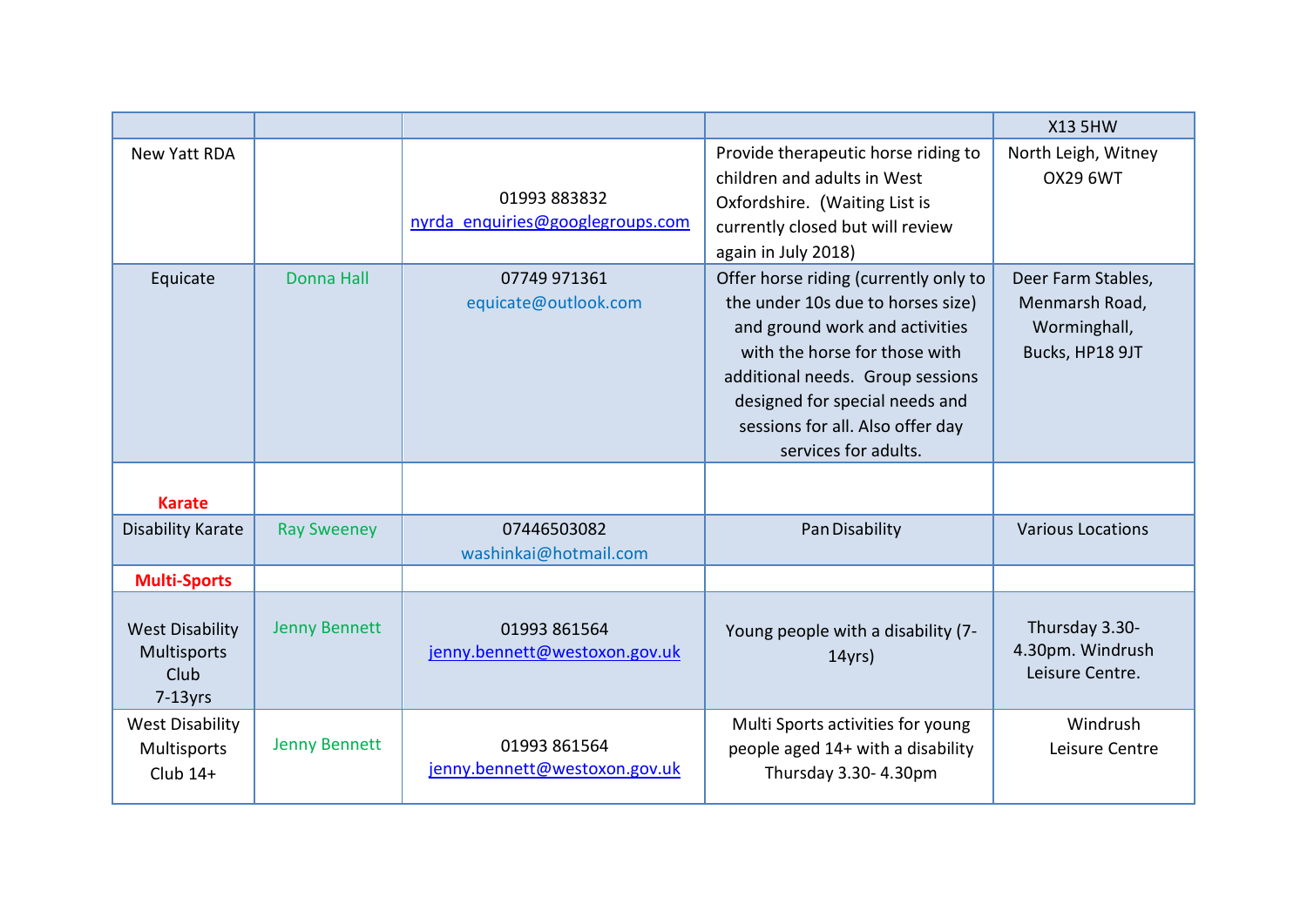| <b>Allsorts at KEEN</b><br>Oxford<br><b>GrEAT Sports at</b><br><b>KEEN Oxford</b> | <b>Rupert Da Silva</b><br><b>Stephanie Bright</b> | 01865 264161 / 07806 743595<br>keen@keenoxford.org<br>www.keenoxford.org<br>01865 264161 / 07903 498746<br>great@keenoxford.org | inclusive multisports, 4-25 year<br>olds, during university term-time,<br>Saturdays 2-5pm<br>Sports and physical<br>activity sessions for adults over 18 | Leys Leisure<br>Centre,<br>Pegasus Rd,<br>Blackbird Leys,<br>Oxford OX4 6JL<br>Leys Pool and<br>Leisure |
|-----------------------------------------------------------------------------------|---------------------------------------------------|---------------------------------------------------------------------------------------------------------------------------------|----------------------------------------------------------------------------------------------------------------------------------------------------------|---------------------------------------------------------------------------------------------------------|
|                                                                                   |                                                   | www.keenoxford.org                                                                                                              | with special needs<br>Tuesdays 7pm-8pm                                                                                                                   | Centre,                                                                                                 |
| Oxfordshire<br>Deaf<br>Children's<br>society                                      | Celia Warde-<br>Aldam                             | 01865331316<br>warde@warde-aldam.fsnet.co.uk<br>info@oxfordshire-deaf-childrens-<br>society.org.uk                              | Children with Hearing<br>Impairments                                                                                                                     | Various across<br>Oxfordshire                                                                           |
| Oxfordshire<br>Association of<br>the Blind                                        | <b>Colin Cure</b>                                 | 01865725595<br>vision@oxeyes.org.uk<br>www.oxeyes.org.uk                                                                        | Visual<br>Impairments                                                                                                                                    | <b>Bradbury</b><br>Lodge, Oxford<br>OX14XL                                                              |
| OxEyes                                                                            | <b>Guy Lawful</b>                                 | Guylawfull@oxeyes.org.uk                                                                                                        | A group for active visually impaired<br>people 18+                                                                                                       |                                                                                                         |
| <b>OXSRAD</b>                                                                     |                                                   | 01865741336<br>info@oxsrad.org www.oxsrad.org                                                                                   | Inclusive Sport and Recreation<br>Centre                                                                                                                 | <b>OXSRAD Sport and</b><br>Leisure Centre,<br>Court Place Farm,<br>Marston, OX3 ONQ                     |
| <b>Inclusive Friday</b><br>Adult Multi-<br><b>Sports Club</b>                     | <b>Megan Horwood</b>                              | 07806 199 555<br>Megan.Horwood@GLL.ORG                                                                                          | For adults 16+ with Learning<br>and/or Physical Disabilities<br>Friday 1.30pm-2.30pm Skill based                                                         | <b>White Horse</b><br>Leisure and<br>Tennis Centre,                                                     |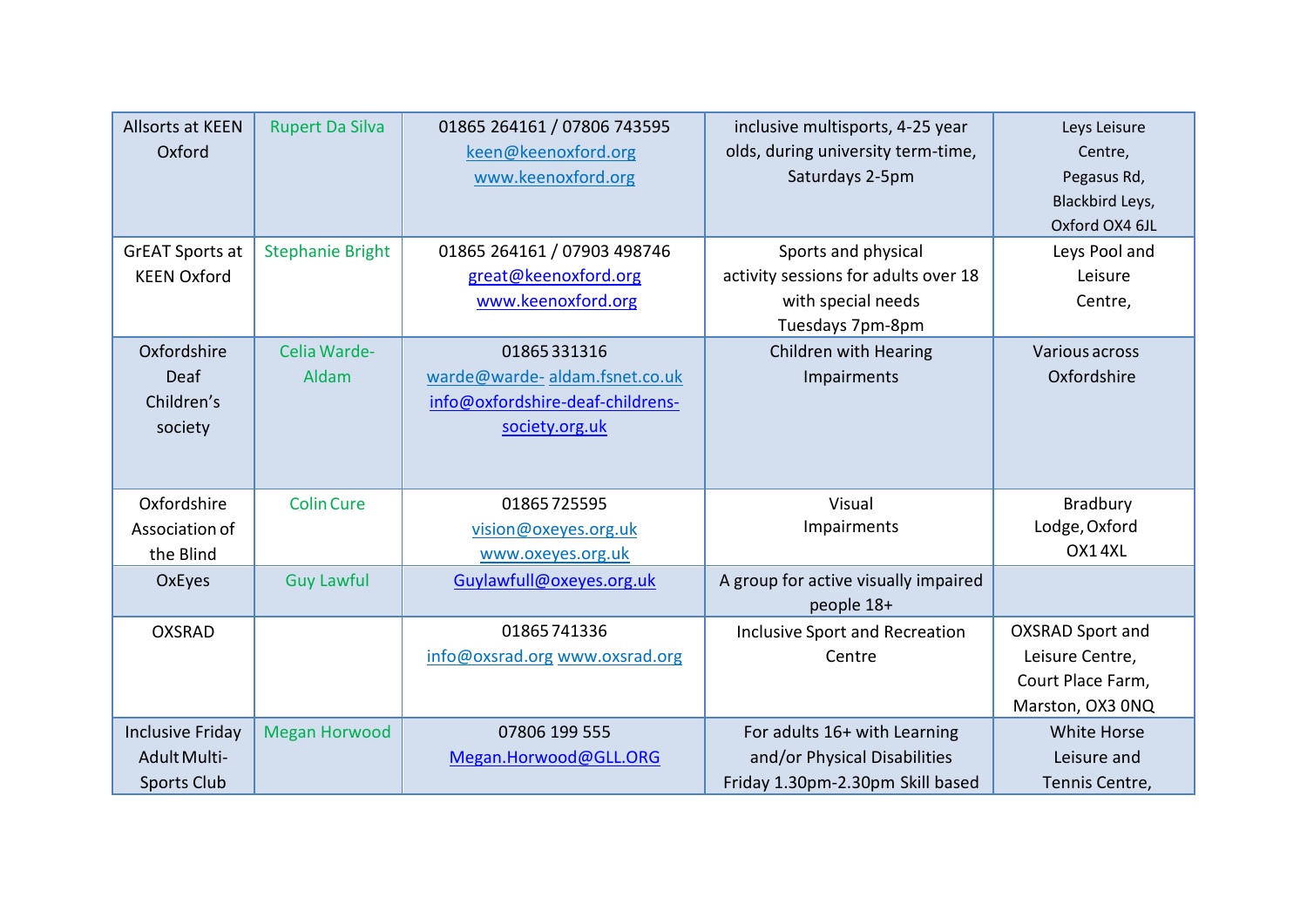|                                                   |                       |                                                        | games including football, tennis,<br>badminton and much more!<br>£3                                                                                               | Abingdon,<br>Audlett Drive,<br>Abingdon. OX14<br>3PJ                                |
|---------------------------------------------------|-----------------------|--------------------------------------------------------|-------------------------------------------------------------------------------------------------------------------------------------------------------------------|-------------------------------------------------------------------------------------|
| Yellow<br>Submarine                               | Anna Cheetham         | 01865 236119<br>anna@yellowsubmarine.org.uk            | Holiday Multi Sports Day's                                                                                                                                        | Leys Pool and<br>Leisure Centre<br>Oxford.<br>Windrush<br>Leisure Centre<br>Witney. |
| <b>New Age</b><br><b>Kurling</b>                  |                       |                                                        |                                                                                                                                                                   |                                                                                     |
| <b>Wantage New</b><br>Age Kurling<br>Session      | <b>Ashley Chapman</b> | Ashley.chapman@southandvale.gov.<br>uk<br>01235 422219 | Thursdays 3-4pm<br>£2.50 (including Tea and Coffee)<br>Fun game that can be played<br>seated or standing.                                                         | Wantage Leisure<br>Centre, Portway,<br>Wantage,<br>Oxfordshire OX12<br>9BY          |
| Rowing/<br><b>Canoeing</b>                        |                       |                                                        |                                                                                                                                                                   |                                                                                     |
| Oxford<br>Adaptive<br>Rowing Club<br>(Rowability) |                       | adaptive.rowing@oxfordrowingclub.<br>org.uk            | Anyone with a<br>Disability, but cannot cater for<br>wheelchair users as currently have<br>no hoisting facilities or lift in Boat<br>Club.<br>Training Sun 10-1pm | <b>Oxford City Rowing</b><br>Club, Meadow Lane,<br>Oxford OX4 4BL                   |
| <b>Falcon Rowing</b><br>and Canoe Club,<br>Oxford | <b>Nick Barnett</b>   | n barnett@btconnect.com<br>http://www.falconrcc.co.uk/ | <b>Inclusive Club</b>                                                                                                                                             | Meadow Lane,<br>Donnington Bridge,<br>Oxford OX4 4BJ                                |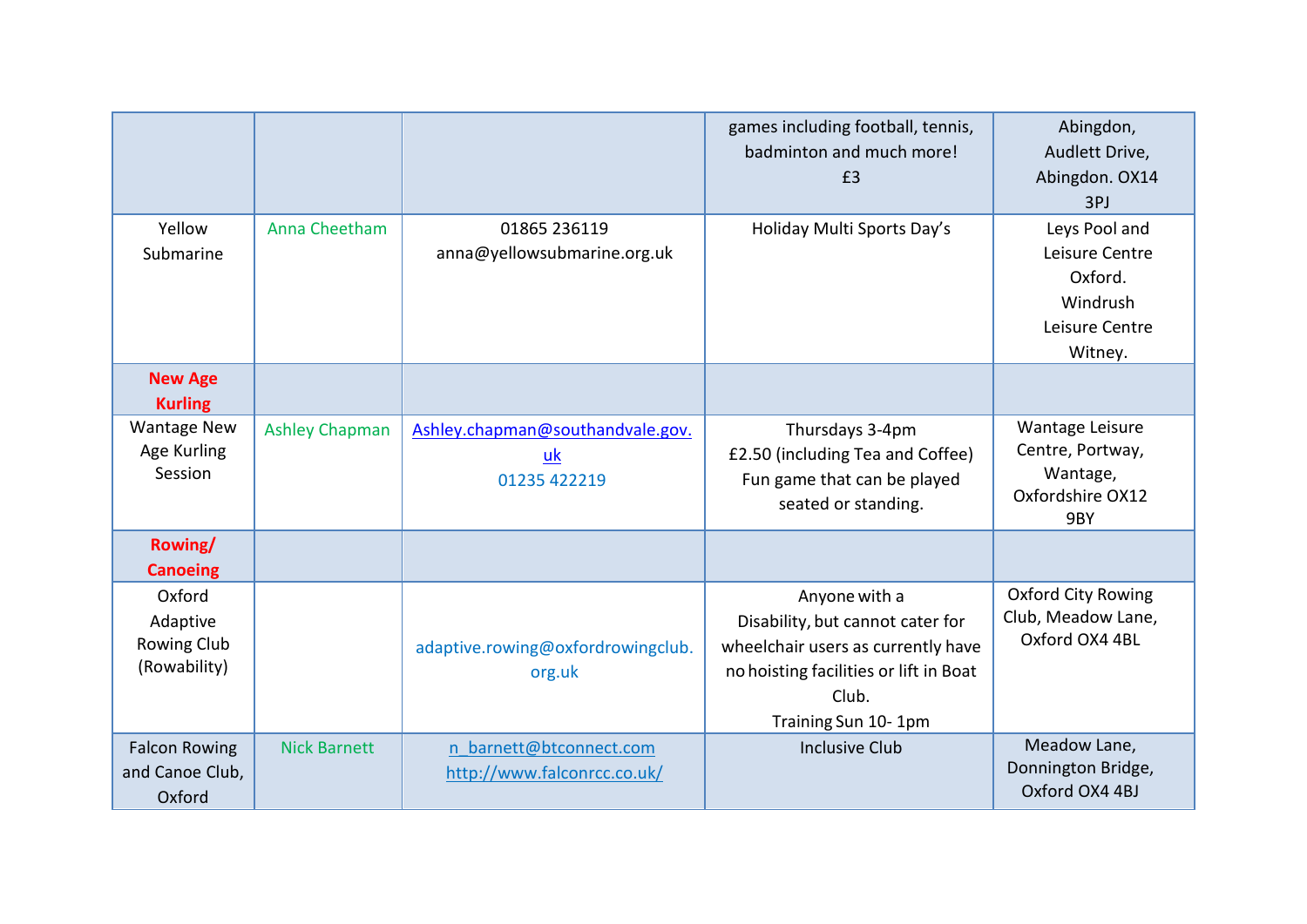| <b>Rugby (Tag)</b>                                                    |                    |                                                                                                 |                                                                                                                                      |                                                                               |
|-----------------------------------------------------------------------|--------------------|-------------------------------------------------------------------------------------------------|--------------------------------------------------------------------------------------------------------------------------------------|-------------------------------------------------------------------------------|
| <b>Witney Wolves</b><br>Inclusive<br>Rugby                            | <b>Linda Paul</b>  | 01993882120<br>07805512682<br>witneywolves@btinternet.c<br><b>om</b>                            | Juniors with a learning disability                                                                                                   | <b>Witney RFC</b><br><b>Hailey Road</b><br>Witney, OX29<br>9UH                |
| <b>Sailing</b>                                                        |                    |                                                                                                 |                                                                                                                                      |                                                                               |
| Sailability                                                           | <b>Pam Gee</b>     | 01865862386<br>office@oxfordsailingclub.c om<br>www.oxfordsailingclub.co<br>m/oxfordsailability | All disabilities                                                                                                                     | Oxford<br>Sailability Oxford<br><b>Sailing Club</b><br>Farmoor<br>Reservoir   |
| <b>Swimming</b>                                                       |                    |                                                                                                 |                                                                                                                                      |                                                                               |
| <b>Downs</b><br>Syndrome<br>International<br>Swimming<br>Organisation | <b>Diane Dart</b>  | 07708205352<br>www.dsiso.org                                                                    | Downs Syndrome                                                                                                                       | Nationwide                                                                    |
| Kennington and<br>Abingdon<br>Dolphins                                | John Hutchison     | 01235 522843                                                                                    | Saturday's 11am - 12pm<br>Swimming group for people with<br>disabilities and their carers                                            | <b>Radley College</b><br>Sports Centre,<br>Abingdon, Oxon,<br><b>OX14 2HR</b> |
| <b>Oxford Otters</b>                                                  | <b>Susan Davis</b> | 01993 708134<br>whitecherrytree@btinternet.com                                                  | Offer disabled swimming facilities<br>for all ages male and female in a<br>sociable atmosphere.<br>Alternate Sunday's, 9am - 11.30am | Brookes Sport,,<br><b>Harcourt Hill</b><br>Campus Oxford<br>OX2 9AT           |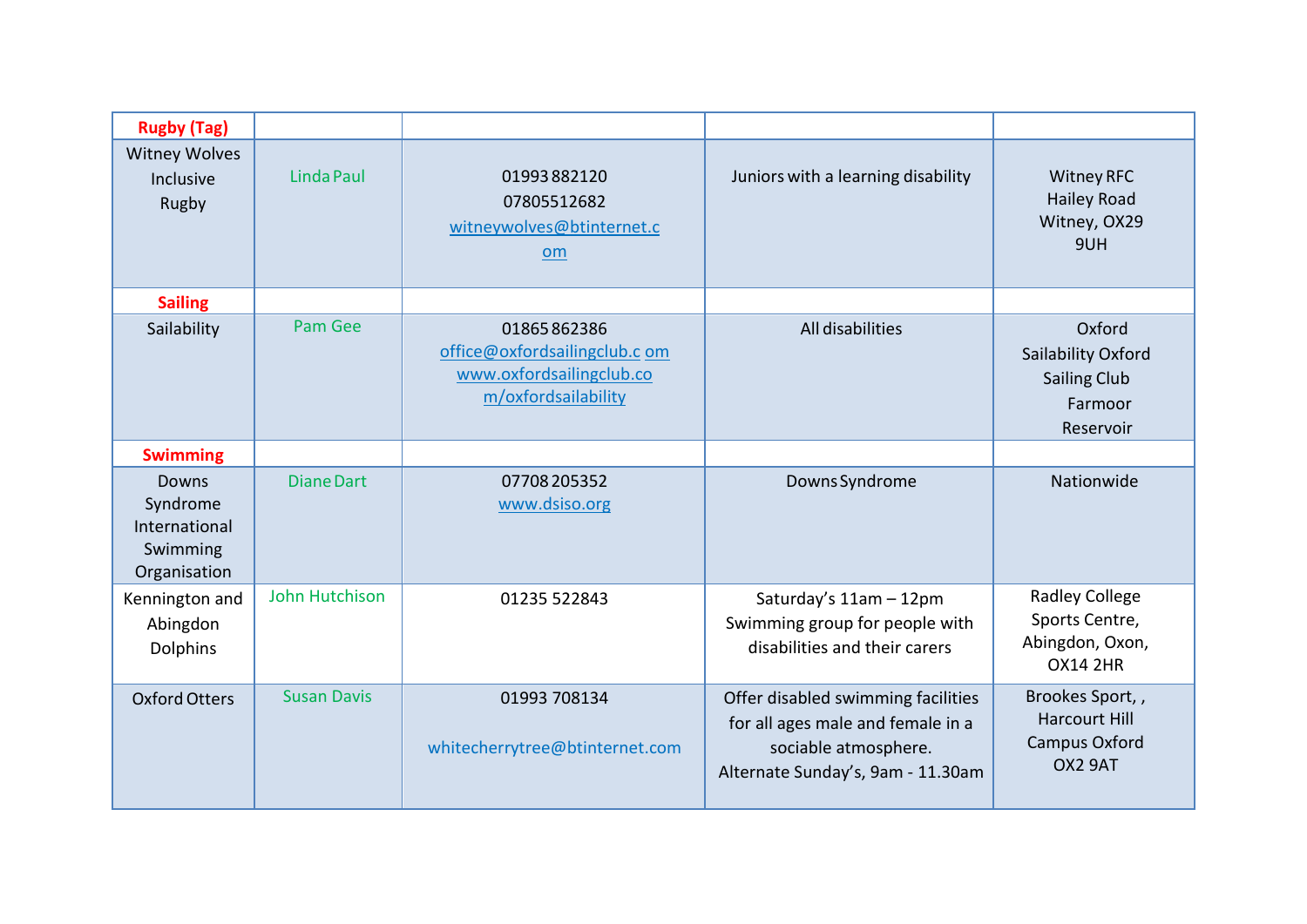| <b>Oxford Swans</b>                               |                                           | 07847 821703<br>info@oxfordswans.co.uk<br>http://oxfordswans.co.uk/ | Tuesday's 6-7pm<br>Saturday's 10am-12.00                                                                              | Leys Pool and<br>Leisure Centre<br>Ferry Pool                                           |
|---------------------------------------------------|-------------------------------------------|---------------------------------------------------------------------|-----------------------------------------------------------------------------------------------------------------------|-----------------------------------------------------------------------------------------|
| SOLL<br>The Park Club                             | <b>Richard Claydon</b>                    | 01235 861289<br>rclaydon@soll-leisure.co.uk                         | Swimming classes (from around 20<br>minutes each) tailored around<br>adults with learning or physical<br>disabilities | The Park Club, 17<br>Park Drive, Milton<br>Park, Abingdon<br><b>OX14 4RS</b>            |
| <b>Ten Pin Bowling</b>                            |                                           |                                                                     |                                                                                                                       |                                                                                         |
| <b>Banbury VIP Ten</b><br>Pin Bowling<br>Group    | <b>Marisol</b><br><b>Clack/Fran Hughs</b> | 01295 269206                                                        | Thursday 1pm                                                                                                          | Banbury<br>Lakeside<br>Superbowl,<br>George Street,<br>Banbury, OX16<br>5BH             |
| Dreaming<br>Spires Ten-Pin<br><b>Bowling</b>      | <b>Kevin</b><br>Pamphilon                 | 01865331778<br>kp16302@aol.com                                      | Visually<br>Impaired                                                                                                  | <b>BowlPlex</b><br>Oxford                                                               |
| <b>Bowl Plex</b><br><b>Bowling League</b>         | <b>Daniel Jones</b>                       | 01865714100<br>oxford@bowlplex.co.uk                                | People with a<br>learning disability                                                                                  | <b>Bowl Plex</b><br>Oxford                                                              |
| <b>Tennis</b>                                     |                                           |                                                                     |                                                                                                                       |                                                                                         |
| <b>Adult Learning</b><br><b>Disability Tennis</b> | <b>Dave Rooney</b>                        | dave.rooney1@gmail.com                                              | For adults 18+ with a Learning<br>Disability.<br>Thursdays                                                            | <b>Summer North</b><br>Oxford Tennis Club/<br><b>Winter Barton</b><br>Community Centre. |
| <b>Bicester Tennis</b><br>Club Learning           | <b>Bianca Pallatt</b><br>(Head Coach &    | biancapallatt@hotmail.com<br>07938 145736                           | Adults with a Learning Disability<br>Wednesday and Friday Daytime                                                     | <b>Bicester Tennis Club</b><br>London Rd, Bicester,                                     |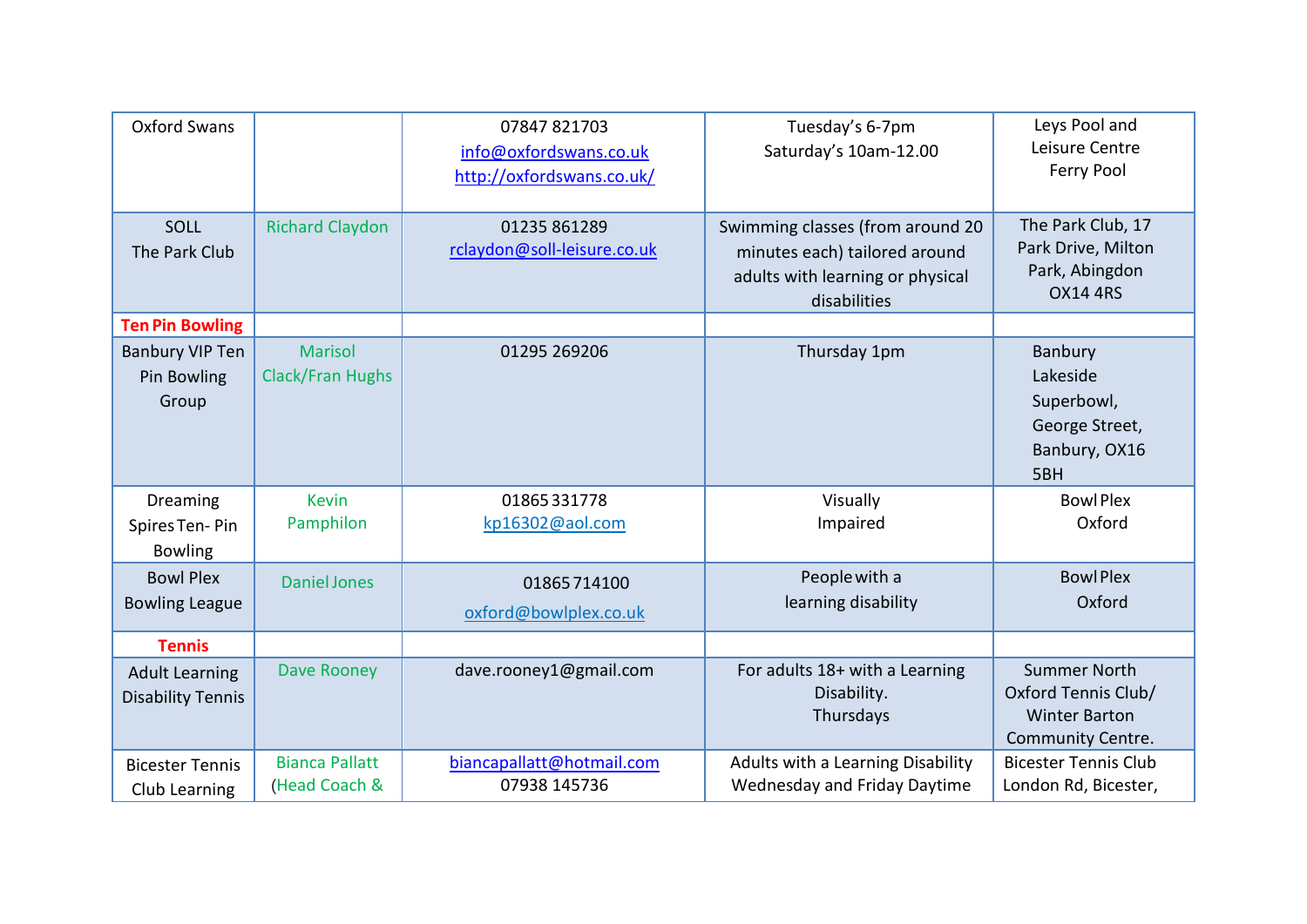| <b>Disability Tennis</b><br>Programme             | Programme<br>Director) |                                         | Sessions. Contact Bianca for<br>current sessions and times.                                                                                                                                                                                                      | Oxon, OX26 6BU                                                                                        |
|---------------------------------------------------|------------------------|-----------------------------------------|------------------------------------------------------------------------------------------------------------------------------------------------------------------------------------------------------------------------------------------------------------------|-------------------------------------------------------------------------------------------------------|
| <b>DS Active</b><br><b>Tennis Session</b>         | Sue auger              | 01235 540700<br>Sue.auger@gll.org       | For people with Downs Syndrome<br>Mixture of fun games and learning<br>different tennis shots and skills.<br>Saturdays 11am - 12pm                                                                                                                               | White Horse Leisure<br>and Tennis Centre,<br>Abingdon, Audlett<br>Drive, Abingdon. OX14<br>3PJ        |
| <b>Junior SEN</b><br>Tennis                       | <b>Chris Hand</b>      | 07970 481707<br>cd.hand@yahoo.co.uk     | Junior 8-18yrs<br>Monthly Sat or Sun Afternoon                                                                                                                                                                                                                   | Shrivenham Tennis Club<br>(West)                                                                      |
| <b>Junior SEN</b><br><b>Tennis</b>                | <b>Sue Auger</b>       | 01235 540700<br>Sue.auger@gll.org       | For Children with Learning<br>Disabilities between the ages of 5<br>and 11yrs Old.<br>Wednesdays 4-5pm                                                                                                                                                           | White Horse Leisure<br>and Tennis Centre,<br>Abingdon, Audlett<br>Drive, Abingdon.<br><b>OX14 3PJ</b> |
| Visually<br><b>Impaired Tennis</b><br>(Soundball) | <b>Colin Williams</b>  | 01235 540700<br>Colin. Williams@GLL.ORG | For adults with a Visual<br>Impairment.                                                                                                                                                                                                                          | White Horse Leisure<br>and Tennis Centre,<br>Abingdon, Audlett<br>Drive, Abingdon.<br><b>OX14 3PJ</b> |
| Wheelchair<br>Tennis                              | <b>Sue Auger</b>       | 01235 540700<br>Sue.Auger@GLL.ORG       | Fun and inclusive session open to<br>both experienced players and<br>those new to wheelchair tennis.<br>Fortnightly Fridays 6.30pm-8pm<br>All ages welcome.<br>Inclusive session, non-wheelchair<br>users welcome. £3 per session<br><b>Wheelchairs Provided</b> | White Horse Leisure<br>and Tennis Centre,<br>Abingdon, audlett<br>Drive, Abingdon.<br><b>OX14 3PJ</b> |
| <b>Trampolining</b>                               |                        |                                         |                                                                                                                                                                                                                                                                  |                                                                                                       |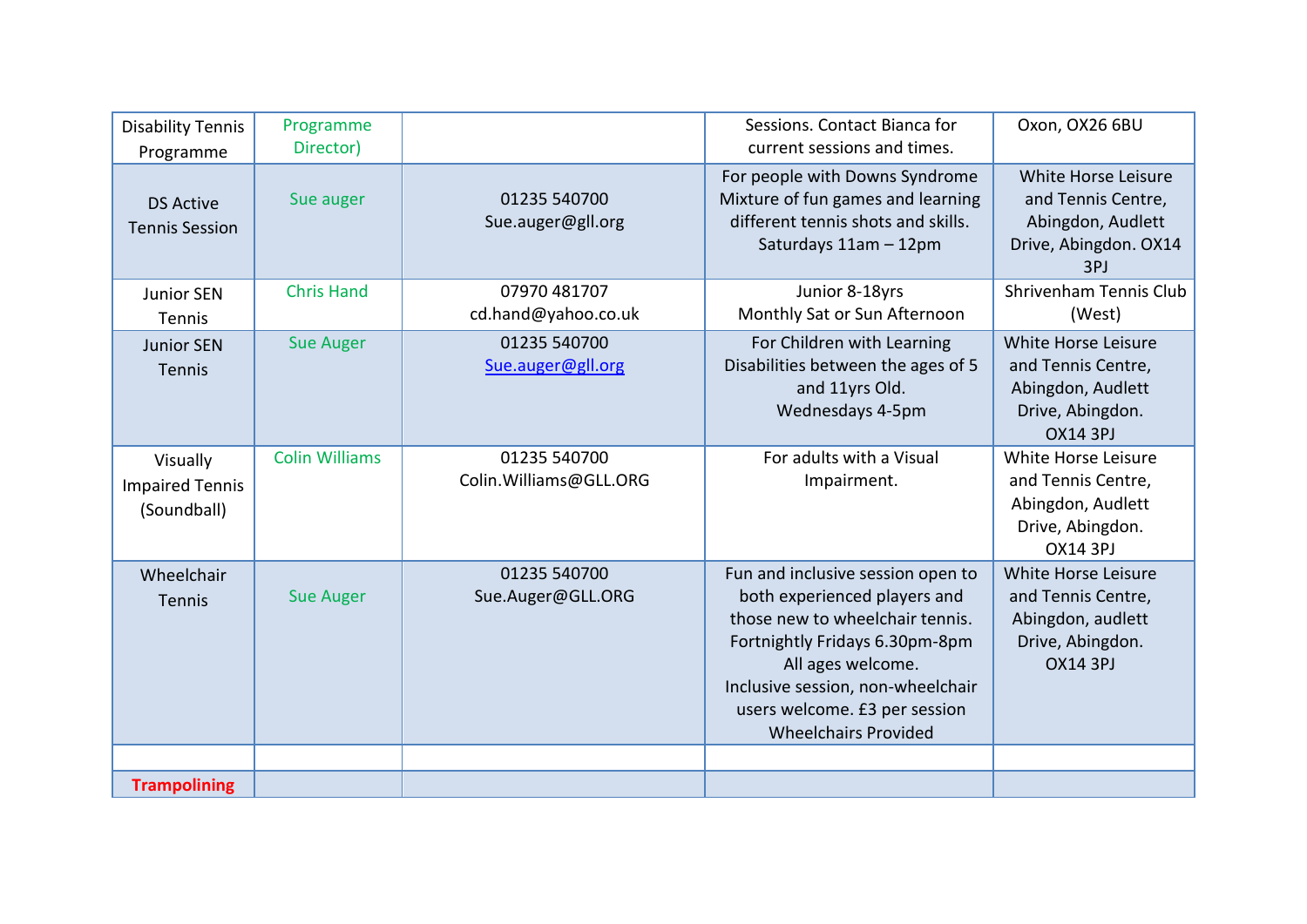| Ricochet<br>Trampoline<br>Club/ GO<br>Trampolining | Karen Bunyan        | 01295 660288<br>kbunyan@hotmail.co.uk<br>http://www.ricochet-<br>tc.co.uk/default.html | Inclusive, please contact Karen to<br>discuss current sessions and<br>opportunities.                                          | GO<br>Trampolining<br>Centre<br>Unit 3C Bridge<br>Wharf,<br>Banbury,<br><b>OX16 5AY</b> |
|----------------------------------------------------|---------------------|----------------------------------------------------------------------------------------|-------------------------------------------------------------------------------------------------------------------------------|-----------------------------------------------------------------------------------------|
| <b>Higher Energy</b>                               | Fiona               | 07891419793                                                                            | Inclusive                                                                                                                     | Various                                                                                 |
| Trampoline                                         | Middleton           | higher-energy@hotmail.co.uk                                                            |                                                                                                                               | locations throughout                                                                    |
| Club<br><b>Rebound</b>                             |                     | http://funfor-everyone.webs.com/                                                       |                                                                                                                               | the county                                                                              |
| <b>Therapy</b>                                     |                     |                                                                                        |                                                                                                                               |                                                                                         |
| <b>OXSRAD</b>                                      | <b>Paul Saxton</b>  | 01865 741336                                                                           | Various, please contact OXSRAD for<br>current details                                                                         | Court Place Farm,<br>Marsh Lane,<br>Marston, Oxford,<br>OX3 0NQ                         |
| Styleacre                                          | <b>Kerry Hughes</b> | 01491827582                                                                            | Adults (16+) with a Learning<br>Disability<br>Tues 12.40pm- 3pm<br>Wed 11.30 - 250pm                                          | Willowbrook<br>Leisure Centre,<br>Didcot                                                |
| <b>Volleyball</b><br>(Sitting)                     |                     |                                                                                        |                                                                                                                               |                                                                                         |
| <b>Sitting Bucks</b><br>Volleyball team            | <b>Steve Smith</b>  | 07779 229924                                                                           | Sitting Bucks Volleyball Club is open<br>to both disabled and nondisabled<br>Players.<br>Mondays, 7pm - 9pm<br>£4 per session | Thame Leisure<br>Centre, Oxford Rd,<br>Thame. OX9 2BB                                   |